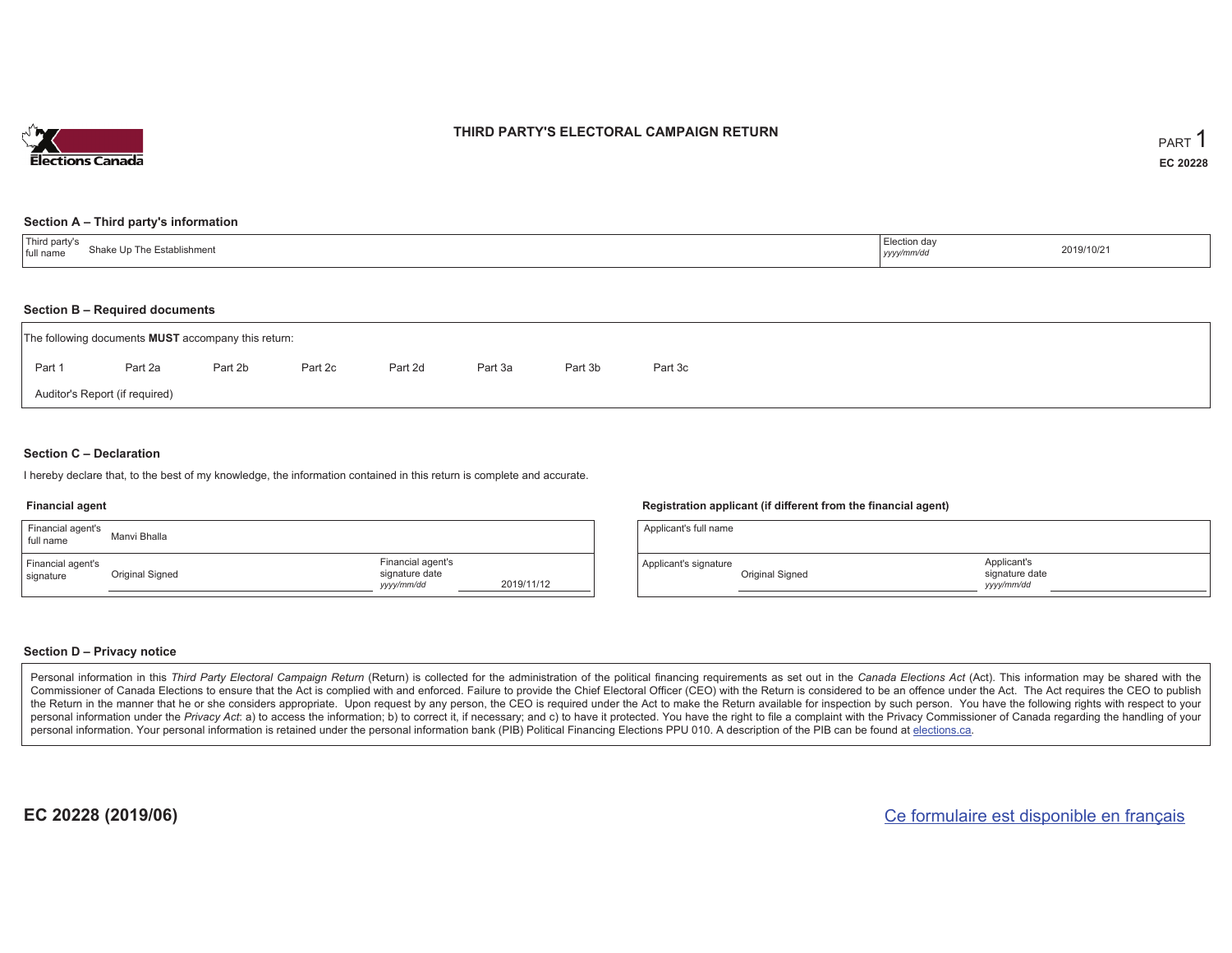

## **THIRD PARTY'S ELECTORAL CAMPAIGN RETURN HIRD PARTY'S ELECTORAL CAMPAIGN RETURN<br>Statement of monetary contributions received PART 2a**

| No. | Full name                                     | <b>Street</b><br>no. | <b>Street</b> | Apt. | City           | Prov./<br>Terr. | Postal<br>code | Date<br>received<br>yyyy/mm/dd                                                      | Individual | Business /<br>Commercial<br>organization | Government | <b>Trade union</b> | Corporation<br>without share<br>capital | Unincorporated<br>organization or<br>association |
|-----|-----------------------------------------------|----------------------|---------------|------|----------------|-----------------|----------------|-------------------------------------------------------------------------------------|------------|------------------------------------------|------------|--------------------|-----------------------------------------|--------------------------------------------------|
|     |                                               |                      |               |      |                |                 |                |                                                                                     | \$         | \$                                       | \$         | \$                 | \$                                      | \$                                               |
|     | Patagonia Toronto                             |                      |               |      | <b>Toronto</b> | ON              |                | 2019/10/05                                                                          |            | 70.00                                    |            |                    |                                         |                                                  |
|     | Patagonia Toronto                             |                      |               |      | Toronto        | ON              |                | 2019/10/19                                                                          |            | 149.55                                   |            |                    |                                         |                                                  |
|     |                                               |                      |               |      |                |                 |                |                                                                                     |            |                                          |            |                    |                                         |                                                  |
|     |                                               |                      |               |      |                |                 |                |                                                                                     |            |                                          |            |                    |                                         |                                                  |
|     |                                               |                      |               |      |                |                 |                |                                                                                     |            |                                          |            |                    |                                         |                                                  |
|     |                                               |                      |               |      |                |                 |                |                                                                                     |            |                                          |            |                    |                                         |                                                  |
|     |                                               |                      |               |      |                |                 |                |                                                                                     |            |                                          |            |                    |                                         |                                                  |
|     |                                               |                      |               |      |                |                 |                |                                                                                     |            |                                          |            |                    |                                         |                                                  |
|     |                                               |                      |               |      |                |                 |                |                                                                                     |            |                                          |            |                    |                                         |                                                  |
|     |                                               |                      |               |      |                |                 |                |                                                                                     |            |                                          |            |                    |                                         |                                                  |
|     |                                               |                      |               |      |                |                 |                |                                                                                     |            |                                          |            |                    |                                         |                                                  |
|     |                                               |                      |               |      |                |                 |                |                                                                                     |            |                                          |            |                    |                                         |                                                  |
|     |                                               |                      |               |      |                |                 |                |                                                                                     |            |                                          |            |                    |                                         |                                                  |
|     |                                               |                      |               |      |                |                 |                |                                                                                     |            |                                          |            |                    |                                         |                                                  |
|     |                                               |                      |               |      |                |                 |                | Totals carried forward from previous page \$                                        |            |                                          |            |                    |                                         |                                                  |
|     |                                               |                      |               |      |                |                 |                | Total amount of monetary contributions by contributors who gave over \$200 (A)      |            |                                          |            |                    |                                         |                                                  |
|     |                                               |                      |               |      |                |                 |                | Number of contributors who gave over \$200                                          |            |                                          |            |                    |                                         |                                                  |
|     |                                               |                      |               |      |                |                 |                | Total amount of monetary contributions by contributors who gave \$200 or less $(B)$ | 219.55     |                                          |            |                    |                                         |                                                  |
|     | Number of contributors who gave \$200 or less |                      |               |      |                |                 |                |                                                                                     |            |                                          |            |                    |                                         |                                                  |
|     |                                               |                      |               |      |                |                 |                | Total amount of all monetary contributions (A+B)                                    | 219.55     |                                          |            |                    |                                         |                                                  |
|     |                                               |                      |               |      |                |                 |                | Number of contributors who gave monetary contributions                              |            |                                          |            |                    |                                         |                                                  |

| Third<br>Establishment<br>shake<br>⊢U n<br>party | tion da\<br>2019/10/21<br>yyyymmuu | Page |
|--------------------------------------------------|------------------------------------|------|
|--------------------------------------------------|------------------------------------|------|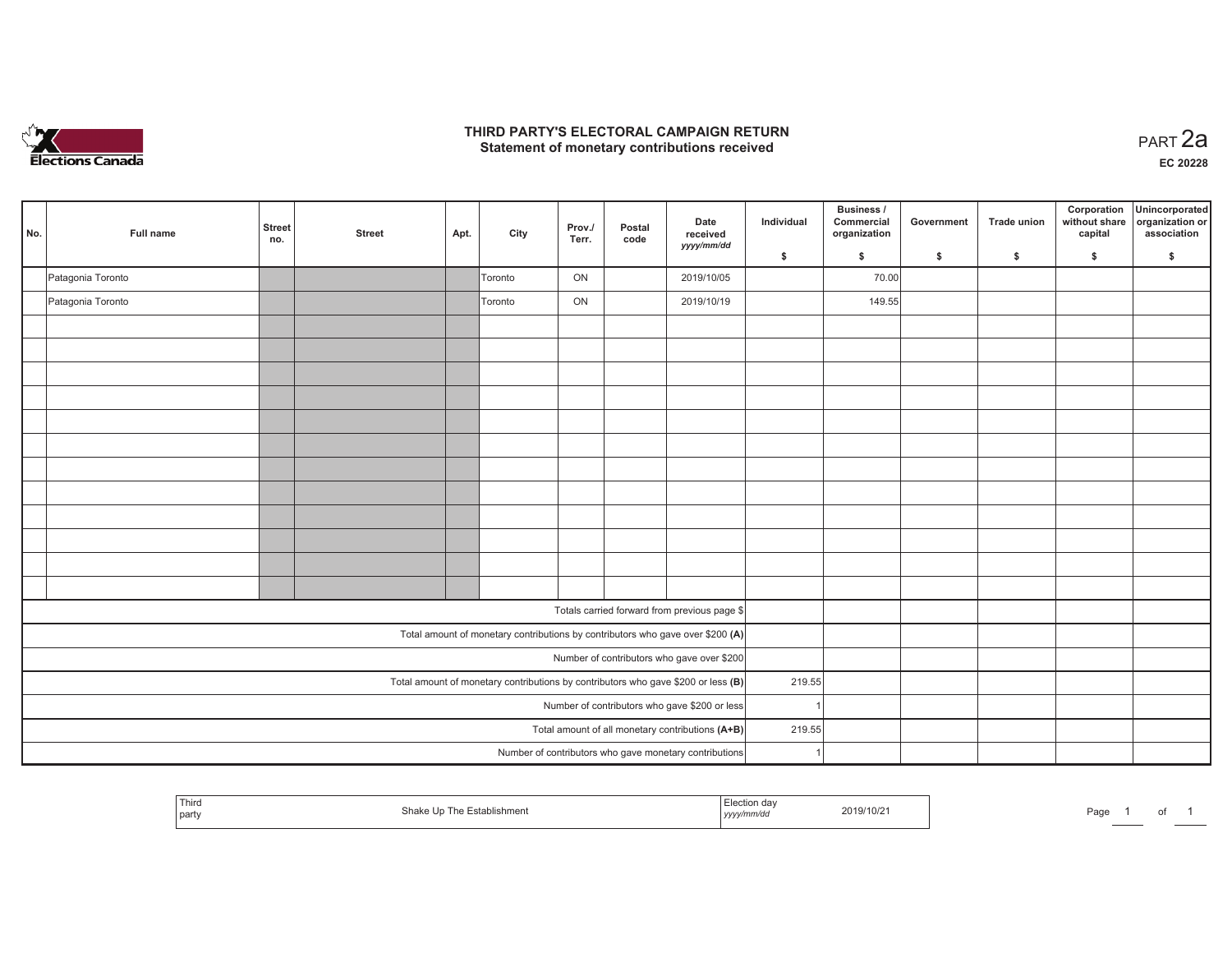

## **THIRD PARTY'S ELECTORAL CAMPAIGN RETURN**  THIRD PARTY'S ELECTORAL CAMPAIGN RETURN<br>Statement of non-monetary contributions received<br> **PART 2b**

| No.                                           | Full name | <b>Street</b><br>no. | <b>Street</b> | Apt. | City | Prov./<br>Terr. | Postal<br>code | Date<br>received<br>yyyy/mm/dd                                                          | Individual | <b>Business /</b><br>Commercial<br>organization | Government   | Trade union  | Corporation<br>capital | Unincorporated<br>without share organization or<br>association |
|-----------------------------------------------|-----------|----------------------|---------------|------|------|-----------------|----------------|-----------------------------------------------------------------------------------------|------------|-------------------------------------------------|--------------|--------------|------------------------|----------------------------------------------------------------|
|                                               |           |                      |               |      |      |                 |                |                                                                                         | \$         | \$                                              | $\mathsf{s}$ | $\mathbf{s}$ | \$                     | \$                                                             |
|                                               |           |                      |               |      |      |                 |                |                                                                                         |            |                                                 |              |              |                        |                                                                |
|                                               |           |                      |               |      |      |                 |                |                                                                                         |            |                                                 |              |              |                        |                                                                |
|                                               |           |                      |               |      |      |                 |                |                                                                                         |            |                                                 |              |              |                        |                                                                |
|                                               |           |                      |               |      |      |                 |                |                                                                                         |            |                                                 |              |              |                        |                                                                |
|                                               |           |                      |               |      |      |                 |                |                                                                                         |            |                                                 |              |              |                        |                                                                |
|                                               |           |                      |               |      |      |                 |                |                                                                                         |            |                                                 |              |              |                        |                                                                |
|                                               |           |                      |               |      |      |                 |                |                                                                                         |            |                                                 |              |              |                        |                                                                |
|                                               |           |                      |               |      |      |                 |                |                                                                                         |            |                                                 |              |              |                        |                                                                |
|                                               |           |                      |               |      |      |                 |                |                                                                                         |            |                                                 |              |              |                        |                                                                |
|                                               |           |                      |               |      |      |                 |                |                                                                                         |            |                                                 |              |              |                        |                                                                |
|                                               |           |                      |               |      |      |                 |                |                                                                                         |            |                                                 |              |              |                        |                                                                |
|                                               |           |                      |               |      |      |                 |                |                                                                                         |            |                                                 |              |              |                        |                                                                |
|                                               |           |                      |               |      |      |                 |                |                                                                                         |            |                                                 |              |              |                        |                                                                |
|                                               |           |                      |               |      |      |                 |                |                                                                                         |            |                                                 |              |              |                        |                                                                |
|                                               |           |                      |               |      |      |                 |                | Totals carried forward from previous page \$                                            |            |                                                 |              |              |                        |                                                                |
|                                               |           |                      |               |      |      |                 |                |                                                                                         |            |                                                 |              |              |                        |                                                                |
|                                               |           |                      |               |      |      |                 |                | Total amount of non-monetary contributions by contributors who gave over \$200 (A)      |            |                                                 |              |              |                        |                                                                |
|                                               |           |                      |               |      |      |                 |                | Number of contributors who gave over \$200                                              |            |                                                 |              |              |                        |                                                                |
|                                               |           |                      |               |      |      |                 |                | Total amount of non-monetary contributions by contributors who gave \$200 or less $(B)$ |            |                                                 |              |              |                        |                                                                |
| Number of contributors who gave \$200 or less |           |                      |               |      |      |                 |                |                                                                                         |            |                                                 |              |              |                        |                                                                |
|                                               |           |                      |               |      |      |                 |                | Total amount of all non-monetary contributions (A+B)                                    |            |                                                 |              |              |                        |                                                                |
|                                               |           |                      |               |      |      |                 |                | Number of contributors who gave non-monetary contributions                              |            |                                                 |              |              |                        |                                                                |

| Third<br>  party | Establishment<br>shake Un The I | ∟iection da∨<br>2019/10/21<br>yyyy/mm/dd | Page |
|------------------|---------------------------------|------------------------------------------|------|
|------------------|---------------------------------|------------------------------------------|------|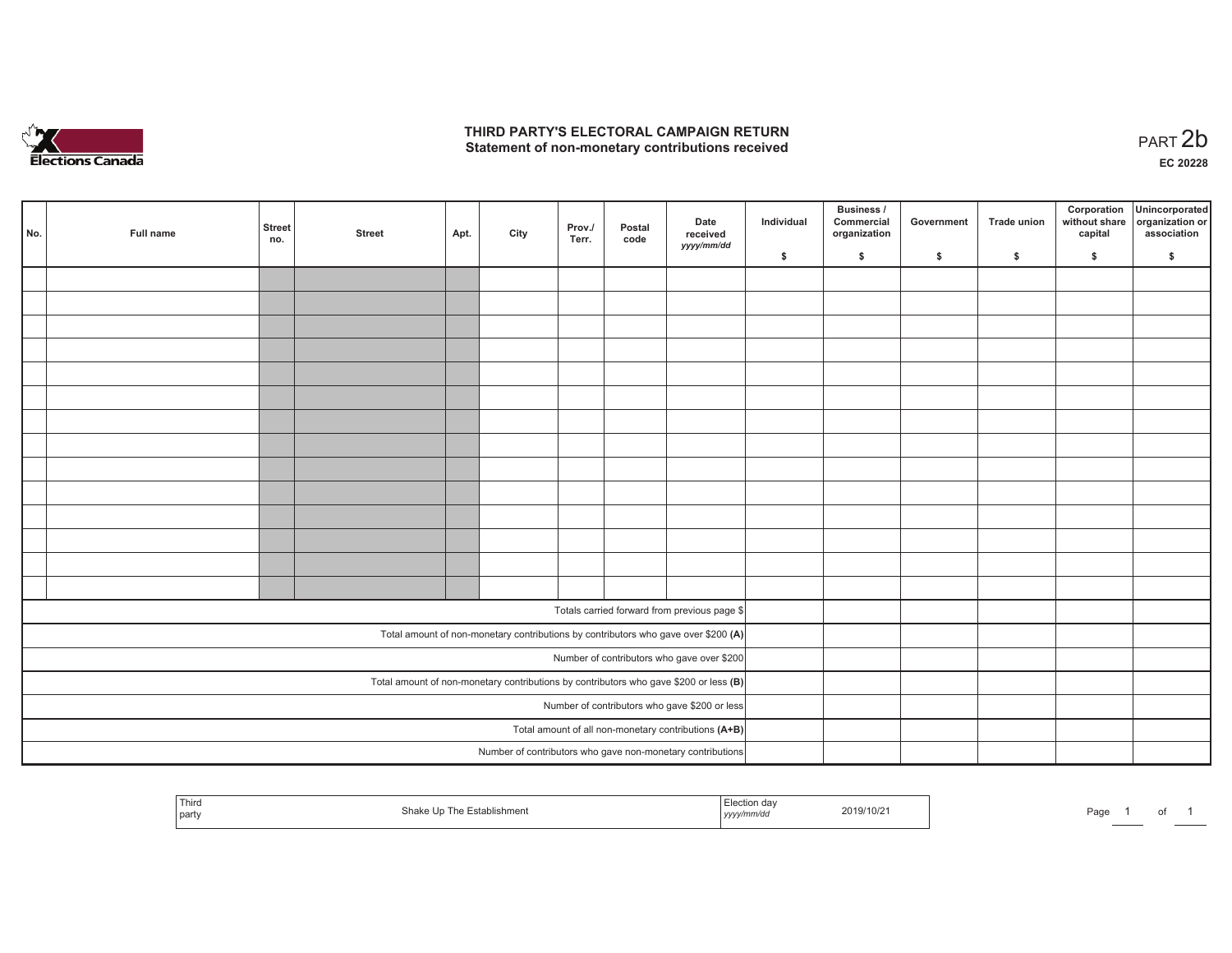

## **THIRD PARTY'S ELECTORAL CAMPAIGN RETURN STATE:** PERSON SELECTORAL CAMPAIGN RETURN<br>
Statement of operating loans received

**EC 20228**

| No. | Full name | <b>Street</b><br>no. | <b>Street</b> | Apt. | City | Prov./<br>Terr. | Postal<br>code | Date<br>received                                                | Individual | Business /<br>Commercial<br>organization | Government | Trade union | Corporation<br>capital | Unincorporated<br>without share organization or<br>association |
|-----|-----------|----------------------|---------------|------|------|-----------------|----------------|-----------------------------------------------------------------|------------|------------------------------------------|------------|-------------|------------------------|----------------------------------------------------------------|
|     |           |                      |               |      |      |                 |                | yyyy/mm/dd                                                      | \$         | \$                                       | \$         | \$          | \$                     | \$                                                             |
|     |           |                      |               |      |      |                 |                |                                                                 |            |                                          |            |             |                        |                                                                |
|     |           |                      |               |      |      |                 |                |                                                                 |            |                                          |            |             |                        |                                                                |
|     |           |                      |               |      |      |                 |                |                                                                 |            |                                          |            |             |                        |                                                                |
|     |           |                      |               |      |      |                 |                |                                                                 |            |                                          |            |             |                        |                                                                |
|     |           |                      |               |      |      |                 |                |                                                                 |            |                                          |            |             |                        |                                                                |
|     |           |                      |               |      |      |                 |                |                                                                 |            |                                          |            |             |                        |                                                                |
|     |           |                      |               |      |      |                 |                |                                                                 |            |                                          |            |             |                        |                                                                |
|     |           |                      |               |      |      |                 |                |                                                                 |            |                                          |            |             |                        |                                                                |
|     |           |                      |               |      |      |                 |                |                                                                 |            |                                          |            |             |                        |                                                                |
|     |           |                      |               |      |      |                 |                |                                                                 |            |                                          |            |             |                        |                                                                |
|     |           |                      |               |      |      |                 |                |                                                                 |            |                                          |            |             |                        |                                                                |
|     |           |                      |               |      |      |                 |                |                                                                 |            |                                          |            |             |                        |                                                                |
|     |           |                      |               |      |      |                 |                |                                                                 |            |                                          |            |             |                        |                                                                |
|     |           |                      |               |      |      |                 |                |                                                                 |            |                                          |            |             |                        |                                                                |
|     |           |                      |               |      |      |                 |                | Totals carried forward from previous page \$                    |            |                                          |            |             |                        |                                                                |
|     |           |                      |               |      |      |                 |                | Total amount of loans by lenders who provided over \$200 (A)    |            |                                          |            |             |                        |                                                                |
|     |           |                      |               |      |      |                 |                | Number of lenders who provided over \$200                       |            |                                          |            |             |                        |                                                                |
|     |           |                      |               |      |      |                 |                | Total amount of loans by lenders who provided \$200 or less (B) |            |                                          |            |             |                        |                                                                |
|     |           |                      |               |      |      |                 |                | Number of lenders who provided \$200 or less                    |            |                                          |            |             |                        |                                                                |
|     |           |                      |               |      |      |                 |                | Total amount of all loans (A+B)                                 |            |                                          |            |             |                        |                                                                |
|     |           |                      |               |      |      |                 |                | Number of all lenders who provided loans                        |            |                                          |            |             |                        |                                                                |

| Third<br>party | .hishmen\ | ____uului uw<br>yyyymmaa | 2019/10/2 | Page |  | ω |  |
|----------------|-----------|--------------------------|-----------|------|--|---|--|
|----------------|-----------|--------------------------|-----------|------|--|---|--|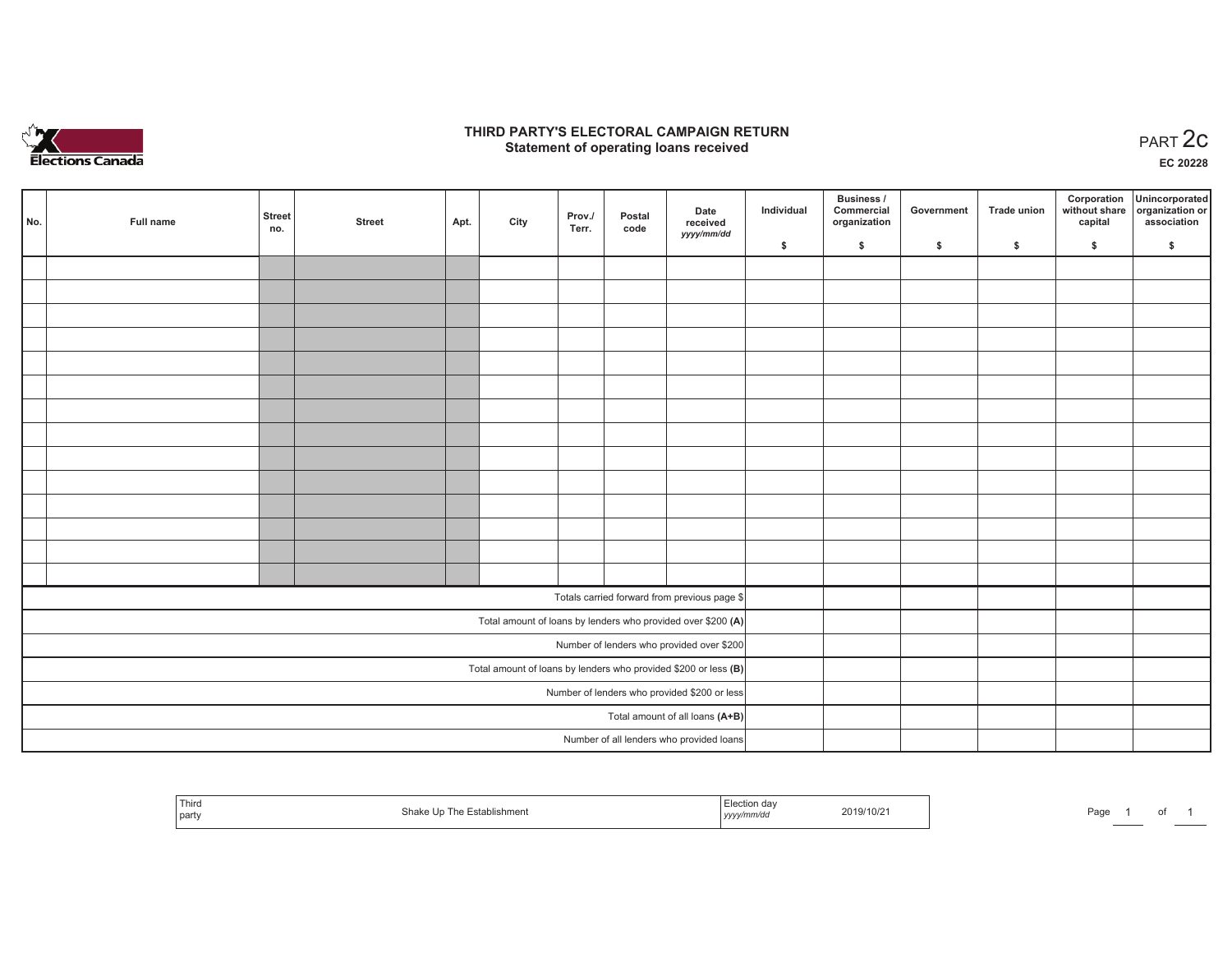

# **THIRD PARTY'S ELECTORAL CAMPAIGN RETURN S** ELECTORAL CAMPAIGN RETURN<br>Summary of inflows PART 2d

| No.   | Type of contributor / lender                    | Monetary<br>contributions<br>(Part 2a) | Non-monetary<br>contributions<br>(Part 2b) | Loans<br>(Part 2c) | <b>Total</b> | Number of<br>contributors and<br>lenders |
|-------|-------------------------------------------------|----------------------------------------|--------------------------------------------|--------------------|--------------|------------------------------------------|
|       |                                                 | \$                                     | \$                                         | \$                 | \$           |                                          |
| 1.    | Individuals                                     |                                        |                                            |                    |              |                                          |
|       | 2. Businesses / Commercial organizations        | 219.55                                 |                                            |                    | 219.55       |                                          |
|       | 3. Governments                                  |                                        |                                            |                    |              |                                          |
| 4.    | Trade unions                                    |                                        |                                            |                    |              |                                          |
| 5.    | Corporations without share capital              |                                        |                                            |                    |              |                                          |
|       | 6. Unincorporated organizations or associations |                                        |                                            |                    |              |                                          |
| 7.    | Total (items 1 to 6)                            | 219.55                                 |                                            |                    | 219.55       |                                          |
| Total |                                                 |                                        |                                            |                    |              |                                          |
|       | 8. Amount of third party's resources used       |                                        |                                            |                    |              |                                          |
|       | 9. Grand total (items $7$ and $8$ )             | 219.55                                 |                                            |                    | 219.55       |                                          |

| Third | Shake             | Election dav | 2019/10/21 |
|-------|-------------------|--------------|------------|
|       | The Establishment |              |            |
| party | Un.               | l yyyy/mm/dd |            |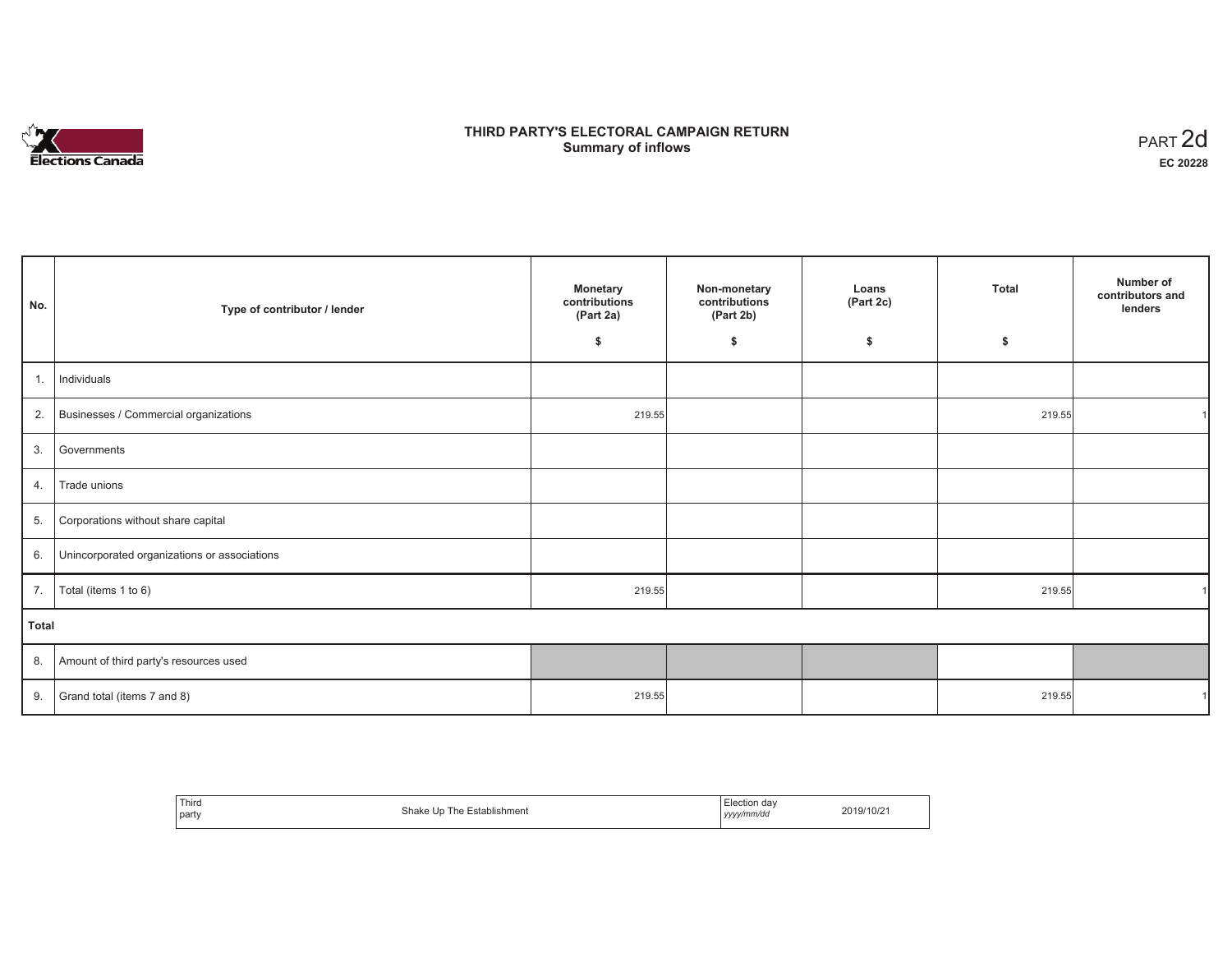

## **THIRD PARTY'S ELECTORAL CAMPAIGN RETURN Statement of expenses incurred for regulated activities that take place during the pre-election period**  *(Only applicable to a fixed-date general election)*

For a list of expense types, expense categories and expense subcategories, refer to Annex II in the Instructions.

| No.      | Date<br>incurred<br>yyyy/mm/dd | <b>ED Code</b><br>$($ if applicable $)$ | Supplier | <b>Expense type</b> | Expense<br>category | Expense<br>subcategory | <b>Starting date</b><br>of activity,<br>advertisement<br>or survey<br>yyyy/mm/dd | Ending date<br>of activity,<br>advertisement<br>or survey<br>yyyy/mm/dd | Place of activity or<br>advertisement        | <b>Expense amount</b><br>\$ |
|----------|--------------------------------|-----------------------------------------|----------|---------------------|---------------------|------------------------|----------------------------------------------------------------------------------|-------------------------------------------------------------------------|----------------------------------------------|-----------------------------|
|          |                                |                                         |          |                     |                     |                        |                                                                                  |                                                                         |                                              |                             |
|          |                                |                                         |          |                     |                     |                        |                                                                                  |                                                                         |                                              |                             |
|          |                                |                                         |          |                     |                     |                        |                                                                                  |                                                                         |                                              |                             |
|          |                                |                                         |          |                     |                     |                        |                                                                                  |                                                                         |                                              |                             |
|          |                                |                                         |          |                     |                     |                        |                                                                                  |                                                                         |                                              |                             |
|          |                                |                                         |          |                     |                     |                        |                                                                                  |                                                                         |                                              |                             |
|          |                                |                                         |          |                     |                     |                        |                                                                                  |                                                                         |                                              |                             |
|          |                                |                                         |          |                     |                     |                        |                                                                                  |                                                                         |                                              |                             |
|          |                                |                                         |          |                     |                     |                        |                                                                                  |                                                                         |                                              |                             |
|          |                                |                                         |          |                     |                     |                        |                                                                                  |                                                                         |                                              |                             |
|          |                                |                                         |          |                     |                     |                        |                                                                                  |                                                                         |                                              |                             |
|          |                                |                                         |          |                     |                     |                        |                                                                                  |                                                                         |                                              |                             |
|          |                                |                                         |          |                     |                     |                        |                                                                                  |                                                                         |                                              |                             |
|          |                                |                                         |          |                     |                     |                        |                                                                                  |                                                                         |                                              |                             |
|          |                                |                                         |          |                     |                     |                        |                                                                                  |                                                                         |                                              |                             |
|          |                                |                                         |          |                     |                     |                        |                                                                                  |                                                                         |                                              |                             |
|          |                                |                                         |          |                     |                     |                        |                                                                                  |                                                                         |                                              |                             |
|          |                                |                                         |          |                     |                     |                        |                                                                                  |                                                                         | Totals carried forward from previous page \$ |                             |
| Total \$ |                                |                                         |          |                     |                     |                        |                                                                                  |                                                                         |                                              |                             |

| <sup>1</sup> Thiro<br>  party | Shake Up The Establishment | Election day<br>2019/10/21<br>yyyy/mm/dd | Page |
|-------------------------------|----------------------------|------------------------------------------|------|
|-------------------------------|----------------------------|------------------------------------------|------|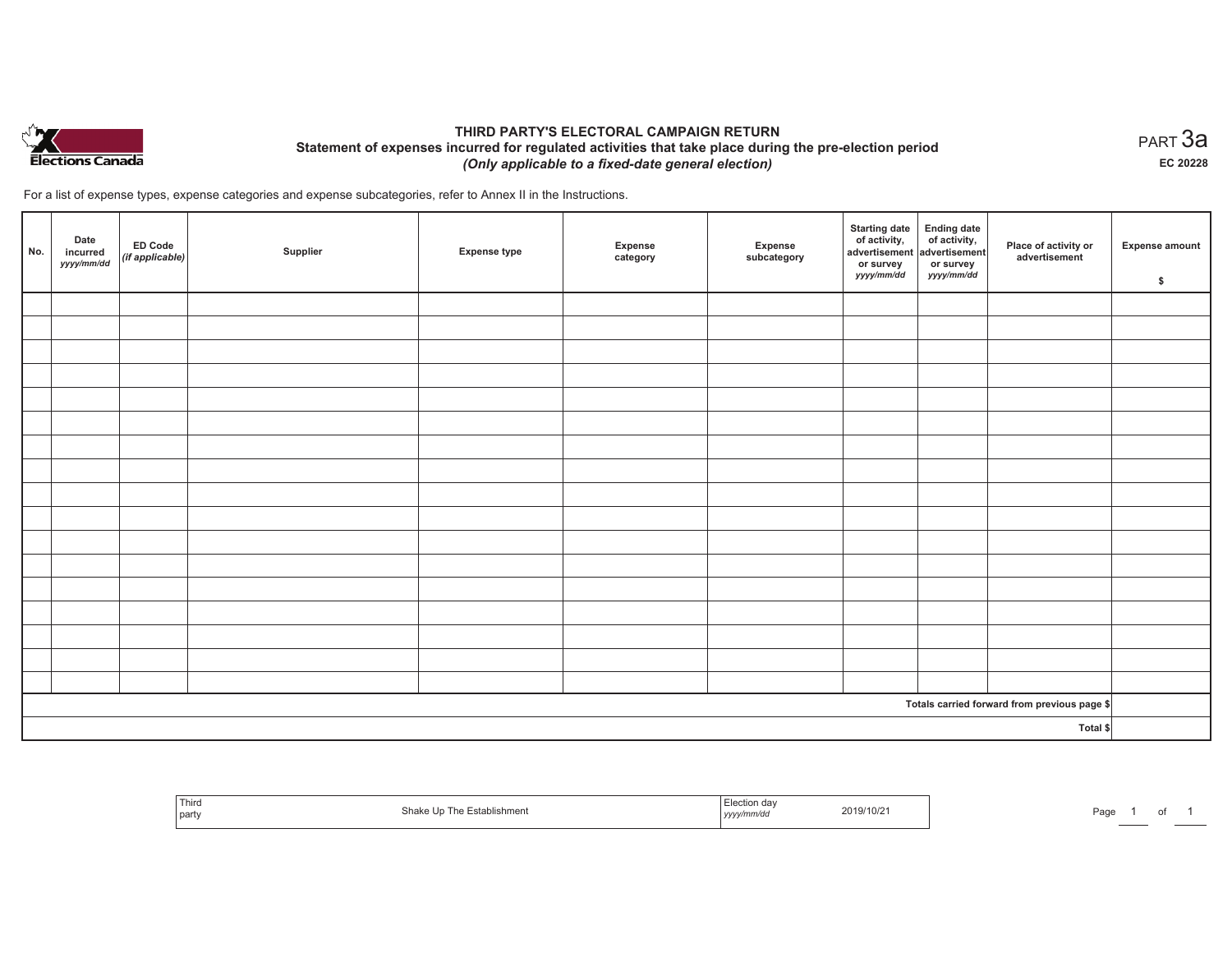

# **THIRD PARTY'S ELECTORAL CAMPAIGN RETURN Statement of expenses incurred for regulated activities that take place during the election period**<br>PART  $3b$

**EC 20228**

For a list of expense types, expense categories and expense subcategories, refer to Annex II in the Instructions.

| No.      | Date<br>incurred<br>yyyy/mm/dd | ED Code<br>(if applicable) | Supplier | <b>Expense type</b> | Expense<br>category | Expense<br>subcategory | Starting date Ending date<br>of activity, of activity,<br>advertisement advertisement<br>or survey<br>yyyy/mm/dd | or survey<br><i>yyyy/mm/dd</i> | Place of activity or<br>advertisement        | <b>Expense amount</b><br>\$ |
|----------|--------------------------------|----------------------------|----------|---------------------|---------------------|------------------------|------------------------------------------------------------------------------------------------------------------|--------------------------------|----------------------------------------------|-----------------------------|
|          |                                |                            |          |                     |                     |                        |                                                                                                                  |                                |                                              |                             |
|          |                                |                            |          |                     |                     |                        |                                                                                                                  |                                |                                              |                             |
|          |                                |                            |          |                     |                     |                        |                                                                                                                  |                                |                                              |                             |
|          |                                |                            |          |                     |                     |                        |                                                                                                                  |                                |                                              |                             |
|          |                                |                            |          |                     |                     |                        |                                                                                                                  |                                |                                              |                             |
|          |                                |                            |          |                     |                     |                        |                                                                                                                  |                                |                                              |                             |
|          |                                |                            |          |                     |                     |                        |                                                                                                                  |                                |                                              |                             |
|          |                                |                            |          |                     |                     |                        |                                                                                                                  |                                |                                              |                             |
|          |                                |                            |          |                     |                     |                        |                                                                                                                  |                                |                                              |                             |
|          |                                |                            |          |                     |                     |                        |                                                                                                                  |                                |                                              |                             |
|          |                                |                            |          |                     |                     |                        |                                                                                                                  |                                |                                              |                             |
|          |                                |                            |          |                     |                     |                        |                                                                                                                  |                                |                                              |                             |
|          |                                |                            |          |                     |                     |                        |                                                                                                                  |                                |                                              |                             |
|          |                                |                            |          |                     |                     |                        |                                                                                                                  |                                |                                              |                             |
|          |                                |                            |          |                     |                     |                        |                                                                                                                  |                                |                                              |                             |
|          |                                |                            |          |                     |                     |                        |                                                                                                                  |                                |                                              |                             |
|          |                                |                            |          |                     |                     |                        |                                                                                                                  |                                |                                              |                             |
|          |                                |                            |          |                     |                     |                        |                                                                                                                  |                                | Totals carried forward from previous page \$ |                             |
| Total \$ |                                |                            |          |                     |                     |                        |                                                                                                                  |                                |                                              |                             |

| Third<br>Establishment<br>Shok.<br>l h<br>l party<br>una | Election dav<br>2019/10/2<br>, <i>yyyymmv</i> aa | Page<br>. . |
|----------------------------------------------------------|--------------------------------------------------|-------------|
|----------------------------------------------------------|--------------------------------------------------|-------------|